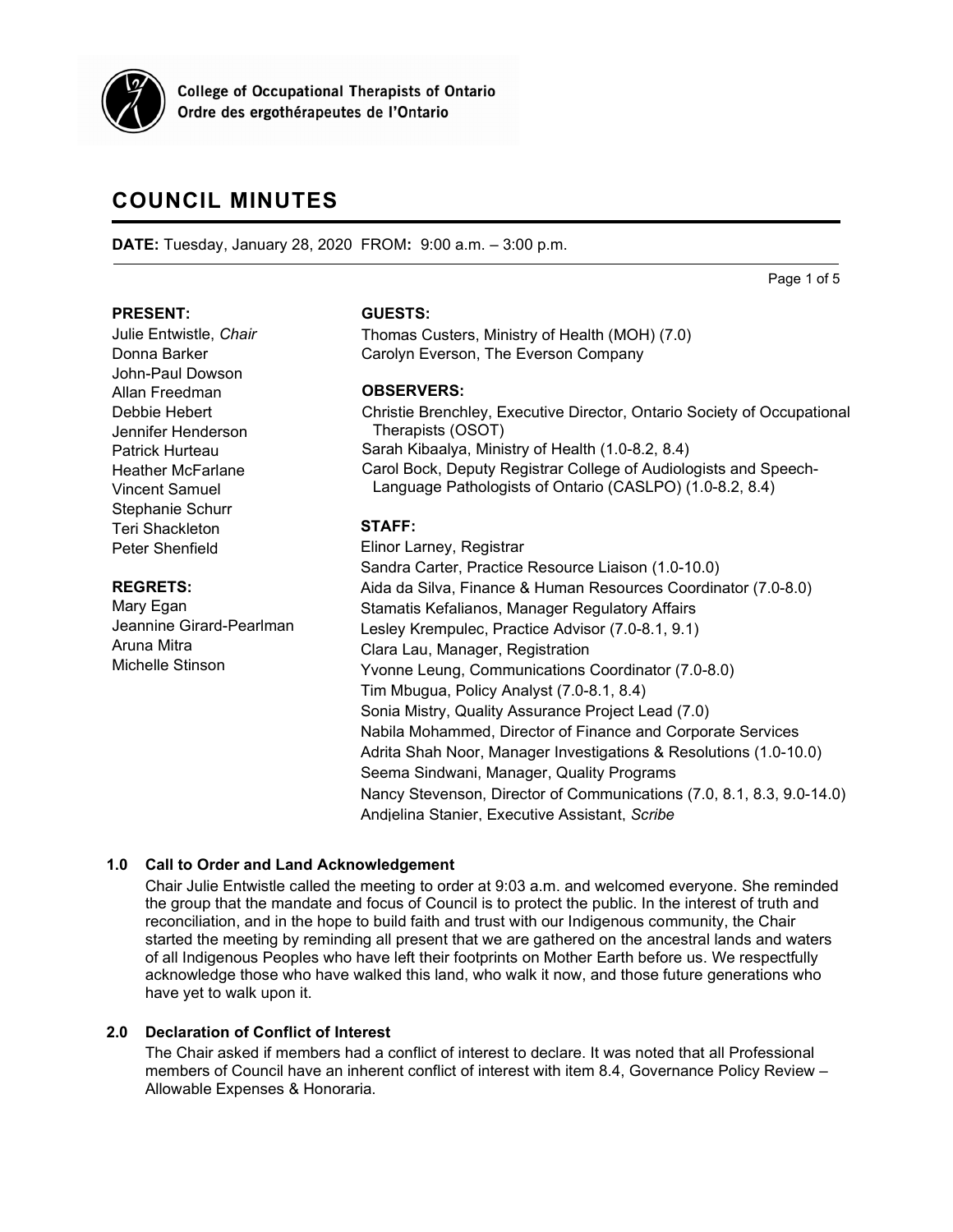#### **3.0 Approval of Agenda**

The Chair called for additions or other changes to the agenda. None were reported.

MOVED BY: Jennifer Henderson SECONDED BY: Teri Shackleton

*THAT the agenda be approved as presented.*

#### **CARRIED**

#### **4.0 Approval of Minutes**

#### **4.1 Draft Council Minutes of October 24, 2019**

The Chair called for edits to the draft Council minutes of October 24, 2019. None were reported.

MOVED BY: Allan Freedman SECONDED BY: Vincent Samuel

*THAT the draft Council minutes of October 24, 2019 be approved as presented.*

#### **CARRIED**

# **5.0 Registrar's Report**

#### **5.1 Registrar's Written Report**

Council reviewed the written report and the Registrar responded to questions. She further updated Council on measures taken by the College to keep the public, stakeholders and OTs informed about the Coronavirus. The College has sent an informational email to all registrants and has posted a link to the Ministry of Health Coronavirus page for accurate and current information that is updated daily.

#### **5.2 Registrar's Presentation**

The Registrar reported on 8 key areas of focus for Q2/Year 3 (September 1, 2019-November 30, 2019) related to the 2017-2020 Strategic Plan.

#### **5.3 Priority Performance Report**

The Registrar reported on performance data for Q2 (2019-2020) related to the objectives as outlined in the 2017-2020 Strategic Plan. She further stated that the reporting format is under revision. Metrics related to the 2020-2023 strategic objectives will be integrated, the overall report shortened, and it will align with the new measurement indicators anticipated from the Ministry of Health. Today's presentation by the Ministry will inform on those new indicators.

MOVED BY: Peter Shenfield SECONDED BY: Heather McFarlane

*THAT Council receives the Priority Performance Report for the second quarter of 2019-2020.*

#### **CARRIED**

#### **5.4 Risk Management Report**

Council reviewed the report and noted the level of risk remained unchanged from the previous quarter.

MOVED BY: Donna Barker SECONDED BY: Jennifer Henderson

*THAT Council receives the Risk Management Report.*

# **CARRIED**

Page 2 of 5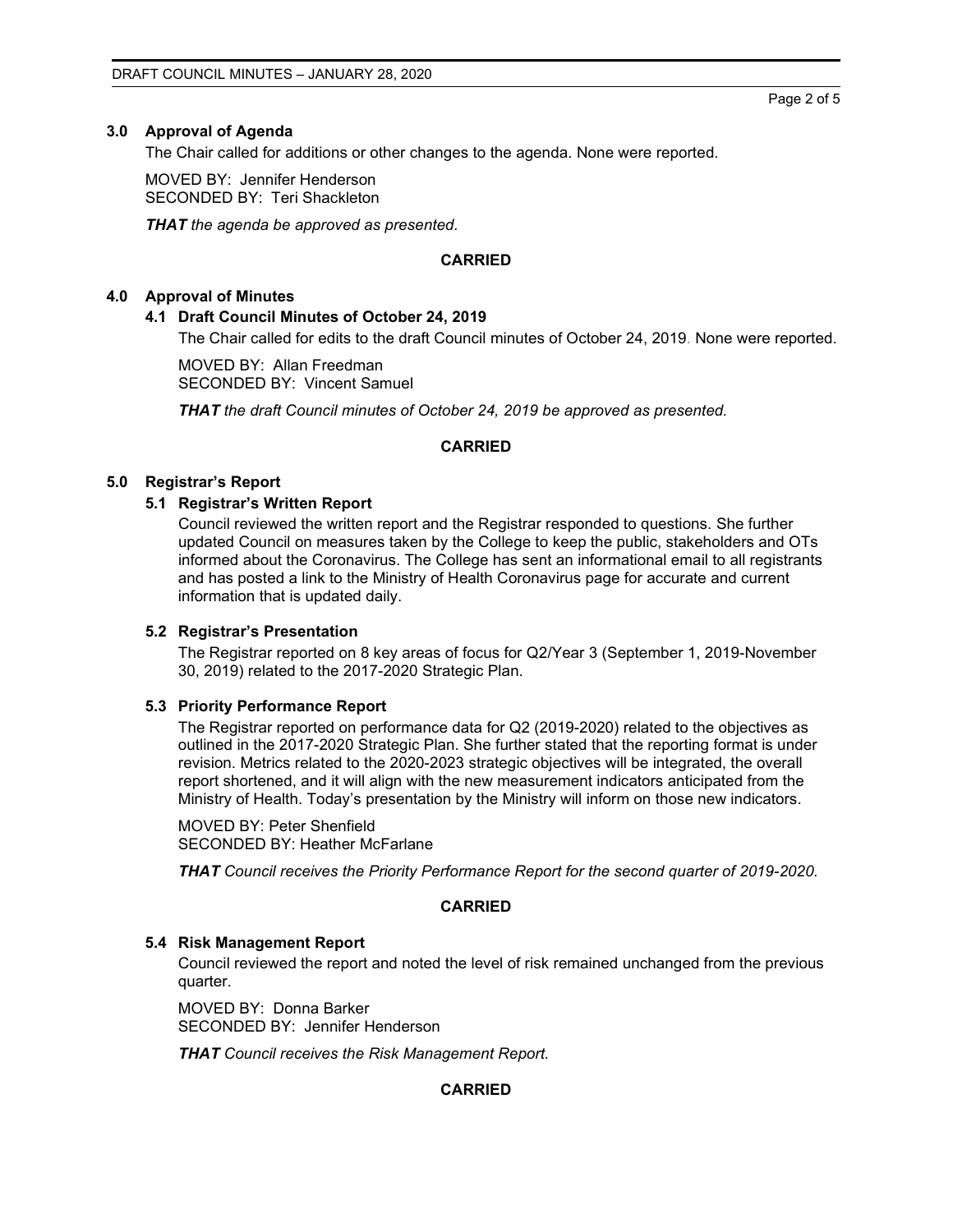# **6.0 Finance**

#### **6.1 November 2019 Financial Report**

Council reviewed the report and Nabila Mohammed responded to questions.

MOVED BY: Peter Shenfield SECONDED BY: Heather McFarlane

*THAT Council receives the November 2019 Financial Report, Statement of Financial Position and Statement of Operations, as presented.*

#### **CARRIED**

#### **6.2 Lease Update**

The premises lease extension to September 2033 has been finalized and it entered into effect as of January 1, 2020.

# **7.0 Council Development**

Presentation by Thomas Custers, Ministry of Health (MOH) *College Performance Management Framework (CPMF)*

#### **8.0 Governance**

#### **8.1 Governance Review**

Stamatis Kefalianos, Manager of Regulatory Affairs, presented and reviewed the Governance Working Group's recommendations for governance reform that require legislative and nonlegislative changes.

MOVED BY: Donna Barker SECONDED BY: Peter Shenfield *THAT Council members agree in principle and with the decisions as recorded in the briefing note and discussion.*

# **CARRIED**

#### **8.2 Appointment of Nominations Standing Committee**

The Nominations Committee is appointed by Council annually to oversee the officer election process which takes place at the March Council meeting. The committee is comprised of two Council members who are either retiring from Council or who do not wish to stand for a position. The appointment of one public and one professional member is preferred however, College bylaws do allow for the appointment of two public or two professional members. Patrick Hurteau and Allan Freedman volunteered to be appointed to the committee.

MOVED BY: Teri Shackleton SECONDED BY: Peter Shenfield

*THAT Council approves the appointment of Patrick Hurteau and Allan Freedman to the Nominations Committee.*

#### **CARRIED**

# **8.3 Strategic Plan – Leadership Outcomes**

Council reviewed the proposed 2020-2023 Strategic Plan. This document was prepared by the Strategic Planning Working Group in consultation with Carolyn Everson, based on feedback

Page 3 of 5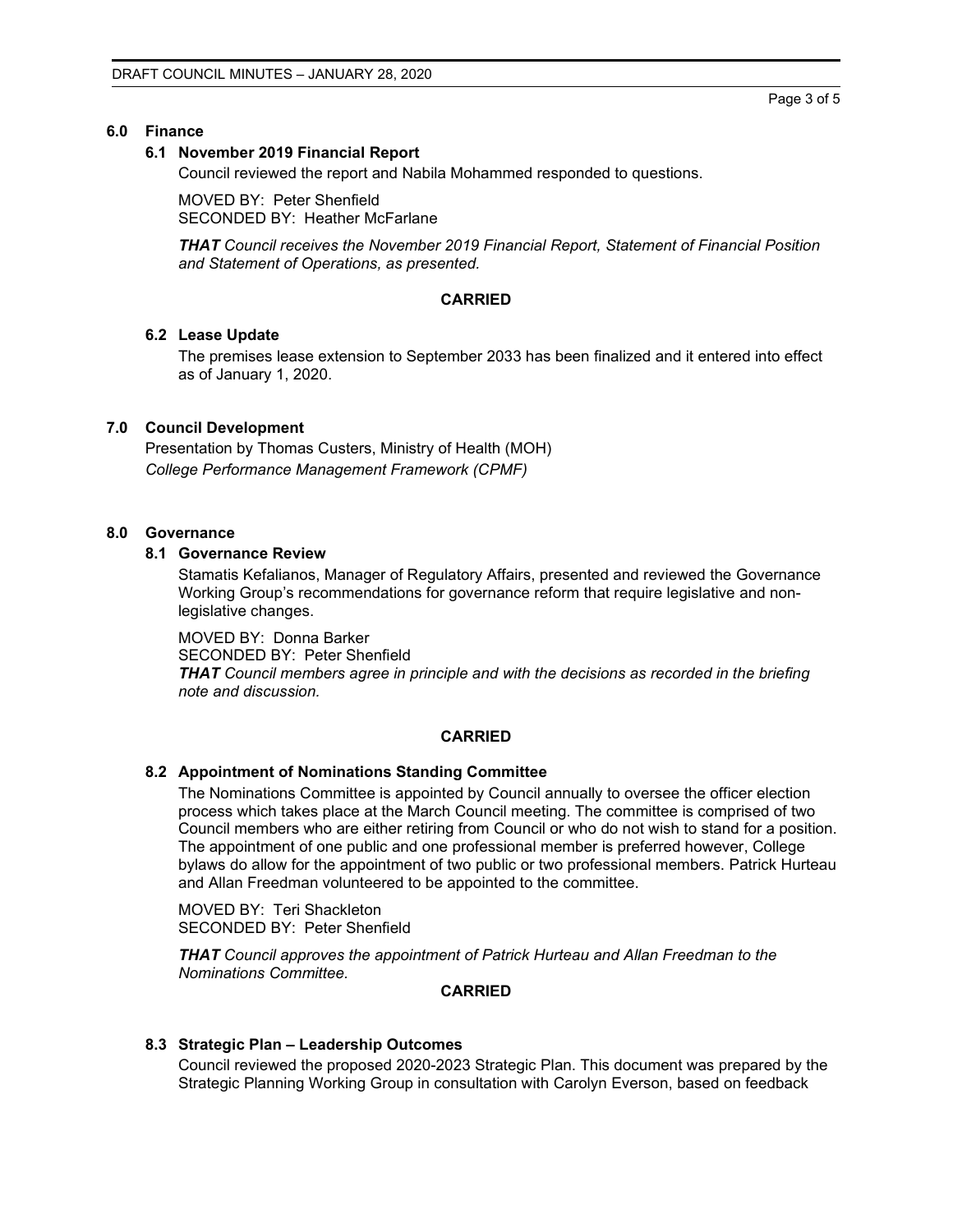Page 4 of 5

received at the October Strategic Planning Session. Several additional recommendations by Council will be incorporated into the final document.

MOVED BY: Peter Shenfield SECONDED BY: Heather McFarlane

*THAT Council approves the Leadership Outcomes, including today's changes.*

# **CARRIED**

# **8.4 Governance Policy Review**

*Allowable Expenses* and *Honoraria* policies are reviewed annually by Council. Brought forward today are various wording changes for clarity, and a rate increase in the Allowable Expenses policy. A new tracking category is added at the end of each policy to record the date when rates are revised. An additional recommendation was provided by Council today.

MOVED BY: Peter Shenfield SECONDED BY: Debbie Hebert

*THAT Council approves the amended polices as listed, including today's change.*

- *Allowable Expenses – Guidelines for Elected Council and Non-Council Members*
- *Honoraria – Guidelines for Elected Council and Non-Council Members*

#### **CARRIED**

#### **9.0 New Business**

# **9.1 Standards for Acupuncture - Revised**

Proposed revisions to the Standards for Acupuncture were brought forward in compliance with the College's Document Review Framework. Sandra Carter explained that significant revisions were deemed necessary by the Practice Issues Subcommittee with no implications for policy. Council reviewed the document and recommended a few minor changes prior to circulation for stakeholder consultation. A further revision, legal review and full edit will follow the consultation.

MOVED BY: Donna Barker SECONDED BY: Stephanie Schurr

*THAT Council approves the revised Standards for Acupuncture for stakeholder consultation, including today's changes.*

#### **CARRIED**

#### **10.0 Roundtable**

Council members provided various updates on changes in systems and information of interest that impact the practice of occupational therapy.

#### **11.0 Committee Reports**

**11.1 Executive –** Report by Julie Entwistle, Chair

**11.1.1 Practice Issues Subcommittee** – Report by Donna Barker, Chair

- **11.2 Registration** Report by Jennifer Henderson, Chair
- **11.3 Inquiries, Complaints & Reports** Report by Teri Shackleton, Chair
- **11.4 Discipline**  Report by Donna Barker, Chair
- **11.5 Fitness to Practise** Report by Patrick Hurteau, Chair